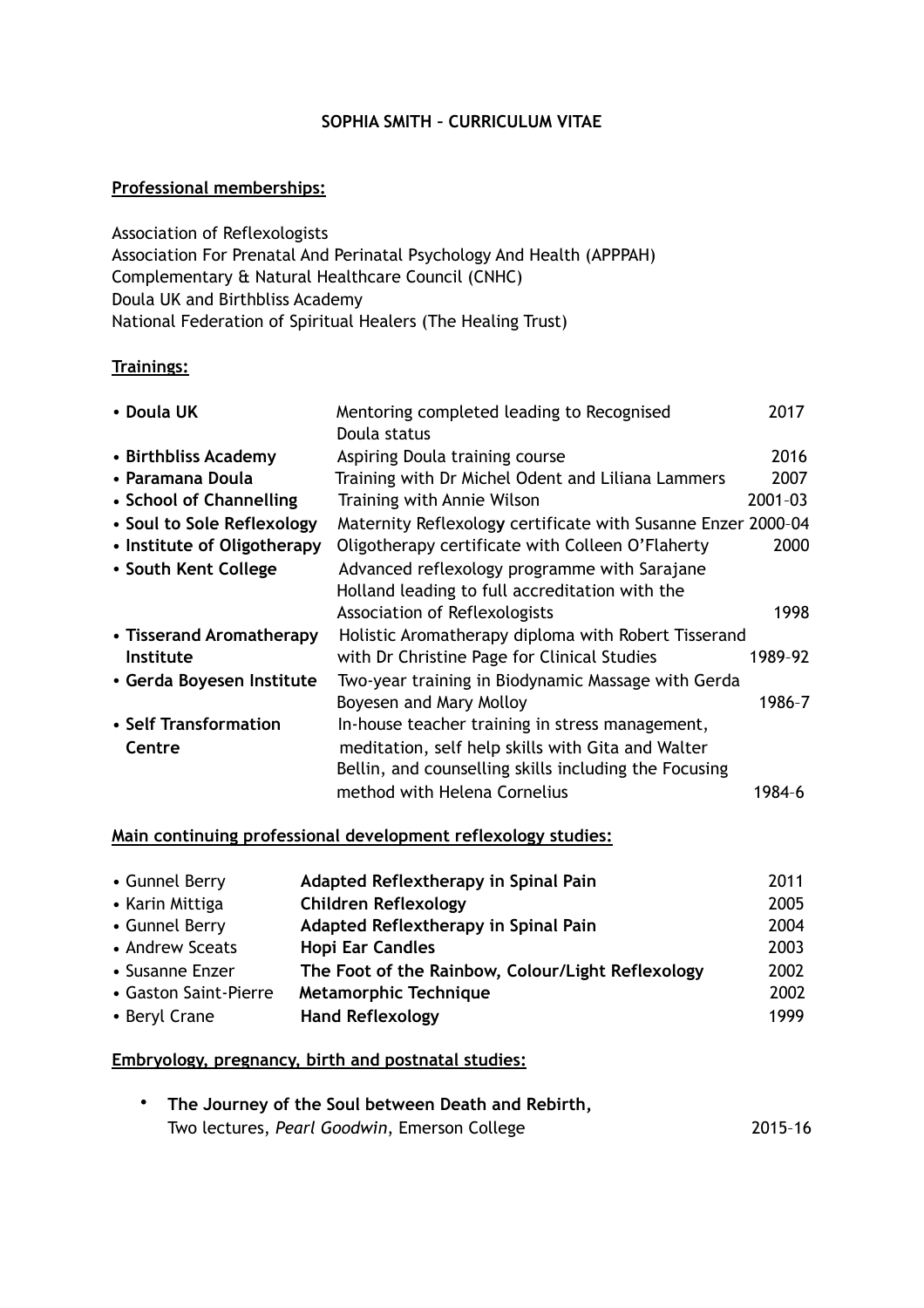| $\bullet$ | Speech of the Embryo<br>Three-day seminar, Dr Jaap van der Wal, Craniosacral<br><b>Therapy Educational Trust</b>                                                             | 2014             |
|-----------|------------------------------------------------------------------------------------------------------------------------------------------------------------------------------|------------------|
|           | From Womb to World<br>Two-day workshop, Anna Verwaal, Birthbliss Academy                                                                                                     | 2014             |
| ٠         | <b>Phenogenesis: A Foundation to Embryology</b><br>Four-day postgraduate seminar, Elissa Dell and Melanie Langer,<br>Crista Galli Clinic                                     | 2013             |
|           | <b>Undisturbed Birth</b><br>Study day, Dr Sarah Buckley, Active Birth Centre                                                                                                 | 2013             |
|           | Seven Secrets of Birth<br>Three-day seminar, Janet Balaskas and Dominique Sakoilsky,<br><b>Active Birth Centre</b>                                                           | 2012             |
|           | <b>Infant Massage Instructor</b><br>Four day training, Sylvie Hétu, certificate of attendance,<br><b>Rudolf Steiner House</b>                                                | 2012             |
|           | The Oxytocin Factor<br>Study day, Kerstin Uvnäs Moberg, Birthbliss Academy                                                                                                   | 2012             |
| ٠         | <b>Education Begins Before Birth</b><br>Lecture series, 'Introduction to Michaël Aivanhov's vision', Laura Uplinger                                                          | 2004             |
|           | <b>Additional trainings</b>                                                                                                                                                  |                  |
|           | Spiritual Healing, National Federation of Spiritual Healers, The Healing<br>Trust Training Course Parts 1-4, <i>Katrina Brook (with Patrick Walter</i><br>in Part 4)         | 2008-11          |
|           | Nine Star Ki Astrology, ten coaching sessions, David Nassim,<br>holistic acupuncturist                                                                                       | 2006-08          |
|           | <b>Lecturing and facilitating workshops</b>                                                                                                                                  |                  |
|           | Cultivating the Art of Presence: Uncover the qualities of your 'Life<br>force body' with Nine Star Ki wisdom, facilitated with Kicki Hansard,<br>Birthbliss Academy, Watford | 2019             |
| ٠         | The Journey of the Incoming Soul in Connection with Embryology,<br>three-day workshop in collaboration with Elissa Dell, Crista Galli<br>Clinic, London                      | 2016, 2017, 2019 |
|           |                                                                                                                                                                              |                  |